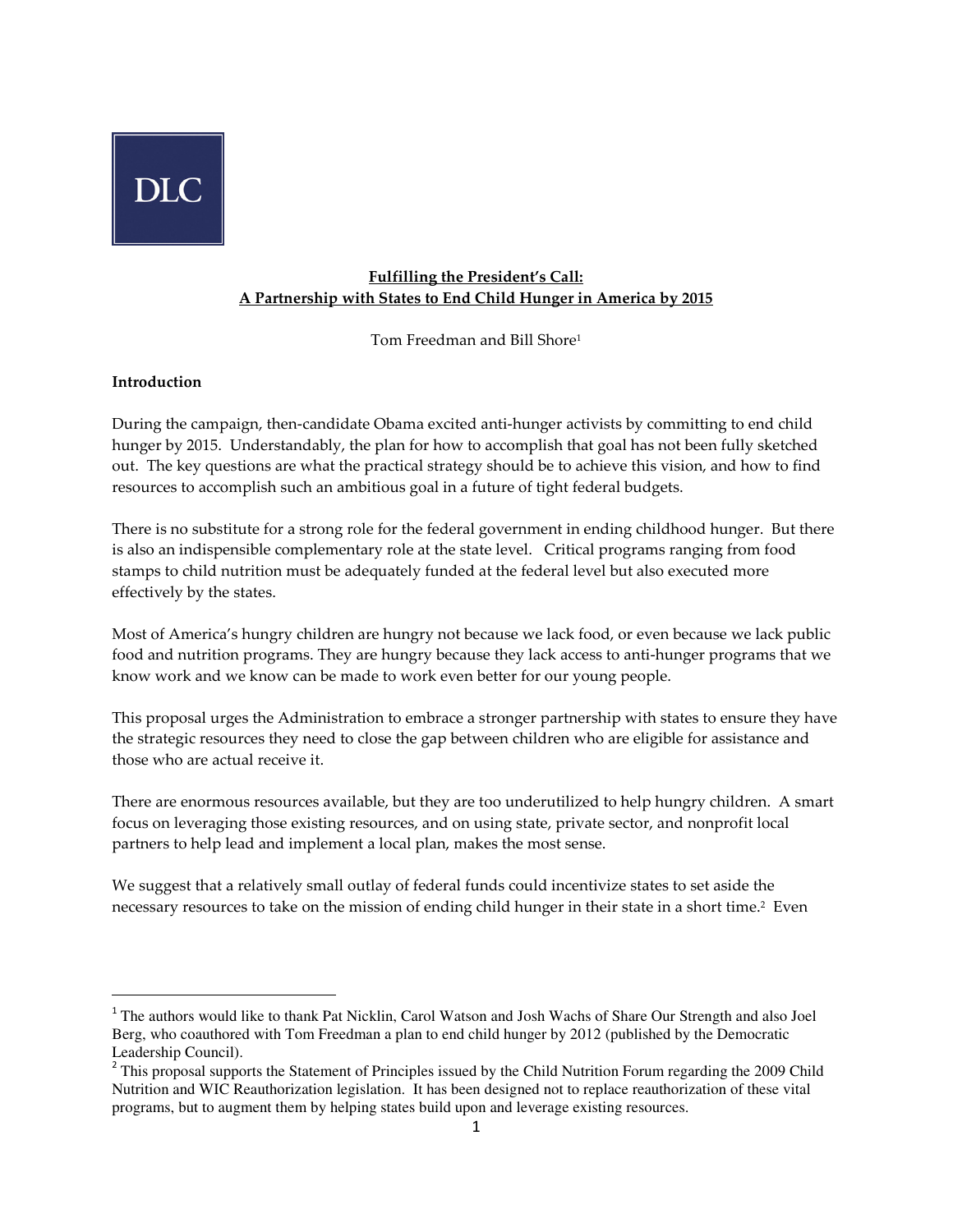without this support, the state of Maryland, with the help of Share our Strength and others,<sup>3</sup> has committed to this ambition, and other states and the District of Columbia have committed to the general goal. While ultimately ending hunger in the United States will require large new resources, the first step, and the most cost-effective, could be taken promptly, modestly, and with great impact.

This proposal is divided into four parts. In Section I, we describe the scope of the problem. In Section II, we outline a state-based approach to solve it. In Section III, we briefly describe how Maryland has already begun using a similar plan and achieved some notable success. Finally, in Section IV, we describe the costs of implementing state-based plans nationwide and argue that a smart plan will ultimately produce savings due to health and educational benefits.

## I. Background

 $\overline{a}$ 

In the United States, 12.4 million children are at risk of hunger—that's one in six. And that number is growing, as is the prevalence of diabetes, obesity, and other health conditions among children, particularly those residing in low-income communities. We know that children who do not consume nutritious food are more likely to be undernourished and overweight. Federal nutrition programs already exist to help ensure that children have access to a nutritious meal and do not go to bed hungry. These include SNAP (Food Stamps), school breakfast and lunch, CACFP for after-school and daycare meals, the Summer Food Service program, and WIC. However, these programs are underutilized and there are often barriers for families to access them. For example, only two-thirds of eligible people receive Food Stamp benefits. In terms of the free and reduced price school breakfast program, only 45.3 children participated in the program for every 100 children that participated in the free and reduced price lunch program in 2006-2007. For the summer nutrition program, only 17.5 children participated for every 100 children that participated in the free and reduced price lunch program in 2006-2007.<sup>4</sup> There is an opportunity to close these gaps by addressing the barriers that prevent children and their families from accessing these programs.

What is missing is an on-the-ground, state-specific approach that connects children to the nutritious food they need where they live, learn, and play.

#### II. A Federal State Partnership to End Childhood Hunger by 2015

State-led partnerships comprised of leaders from the public and private sectors are the most efficient way to end child hunger. These partnerships would work to identify and address barriers that prevent children from accessing existing food and nutrition programs. Specifically, each collaborative would develop detailed, measurable, and time-specific plans to end childhood hunger in their state. In order for the United Stated to meet its pledge to end childhood hunger by 2015, we must build the capacity of states to develop and implement measurable plans to bring about improvements in three important areas: access to existing food and nutrition programs for children and families; building community infrastructure for getting nutritious food to children; and provision and support of nutrition education for families that need it most. To do this, the federal government could adopt the following plan.

<sup>&</sup>lt;sup>3</sup> Share our Strength has helped begin campaigns in the District of Columbia, Florida, Washington, and Maryland. In 2006, the Democratic Leadership Council published a policy paper laying out a general federal strategy to end child hunger by 2012.

<sup>4</sup> Source: Food Research and Action Center, State of the States, 2008.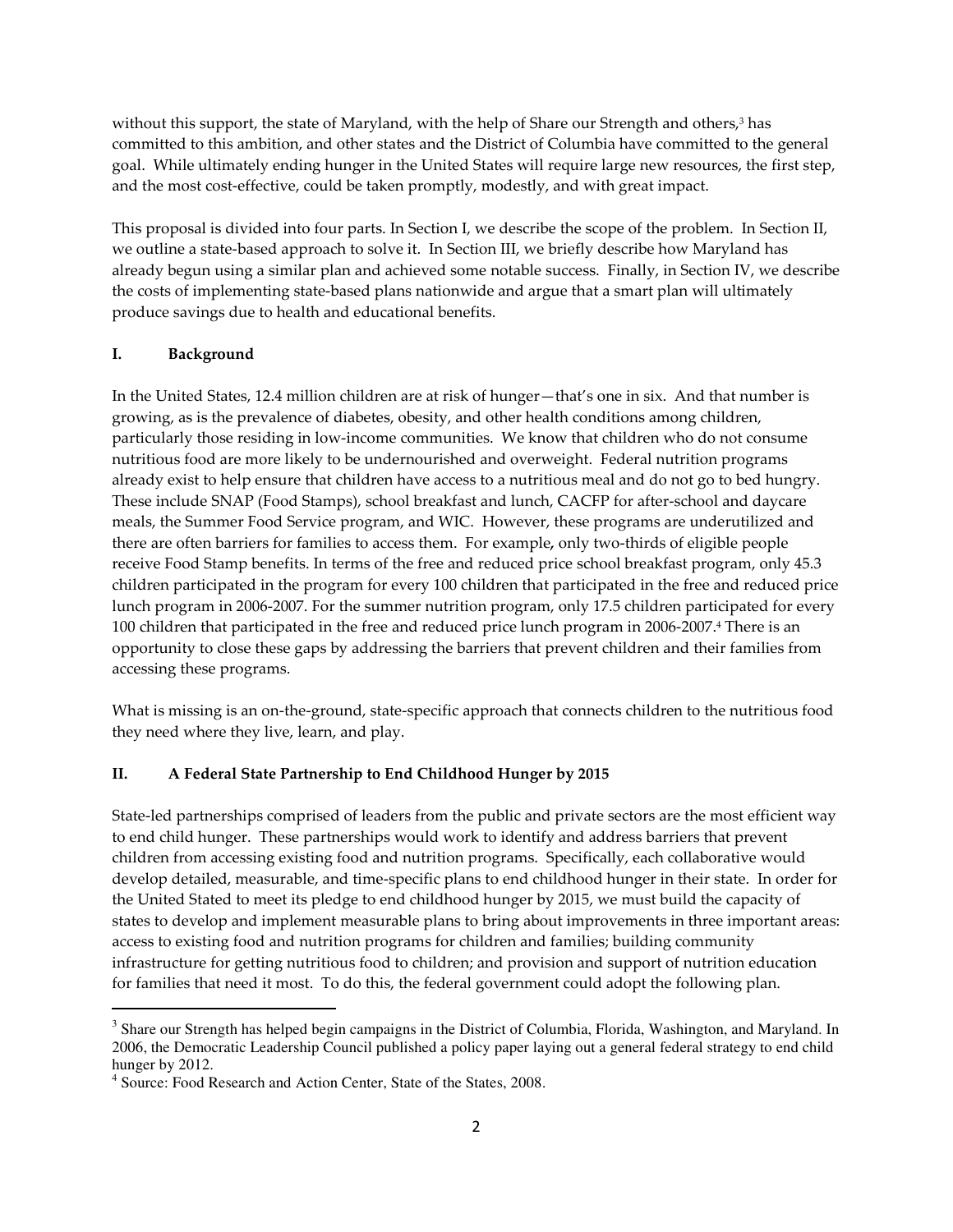a. Create a State Incentive Fund: The purpose of this fund would be to provide grants to states to help them develop and launch detailed plans to end childhood hunger. Priority would be given to states that can demonstrate: 1) a high prevalence of child food insecurity; 2) a lead governmental agency with the interest, expertise, and authority to influence the implementation of child food and nutrition programs; 3) proven private sector engagement in hunger reduction activities; and 4) a history of collaboration with community-based organizations that provide food and nutrition-related services to children and families residing in low-income communities.

A state-based approach is being used in the District of Columbia, Florida, Maryland, and Washington State, where there has already been an increase in the number of low-income children and families that utilize existing federal food and nutrition programs.

The lead entity in implementing these plans could be mayors offices, non-profits, or a new legislativelycreated entity. The execution strategy could include technical assistance and guidance about:

- Educating state leaders about how to better utilize existing federal food and nutrition programs and how to engage the private sector to leverage those resources
- Forming effective state coalitions that include program administrators as well as other stakeholders from the public and private sectors—including the faith-based community
- Assessing/mapping areas of need and program gaps
- Identifying opportunities for impact; translating the needs analysis into a community-specific, measurable plan of action that includes detailed strategies for increasing a child's access to existing federal food and nutrition programs
- Building the capacity of relevant agencies and community-based organizations to implement their state plans and to support innovative local strategies
- Implementing the state plans in a way that will lead to short-term and long-term results
- Learning from other states about best practices and promising strategies

b. Identify a Federal Agency to Oversee Accountability and Evaluation: Although each state would have a state agency that oversees the creation and implementation of its plan, the federal government could identify a federal agency (most likely the U.S. Department of Agriculture) that has the expertise and capacity to monitor, collect data, and evaluate state-based efforts.

c. National Accountability: One goal would be to credit states that make progress, and hold accountable states that fail to take on this challenge. An option for the new Administration would be publish annually a report on progress against child hunger, noting states that are engaged in the battle to end child hunger and how different states are faring in reducing child hunger.